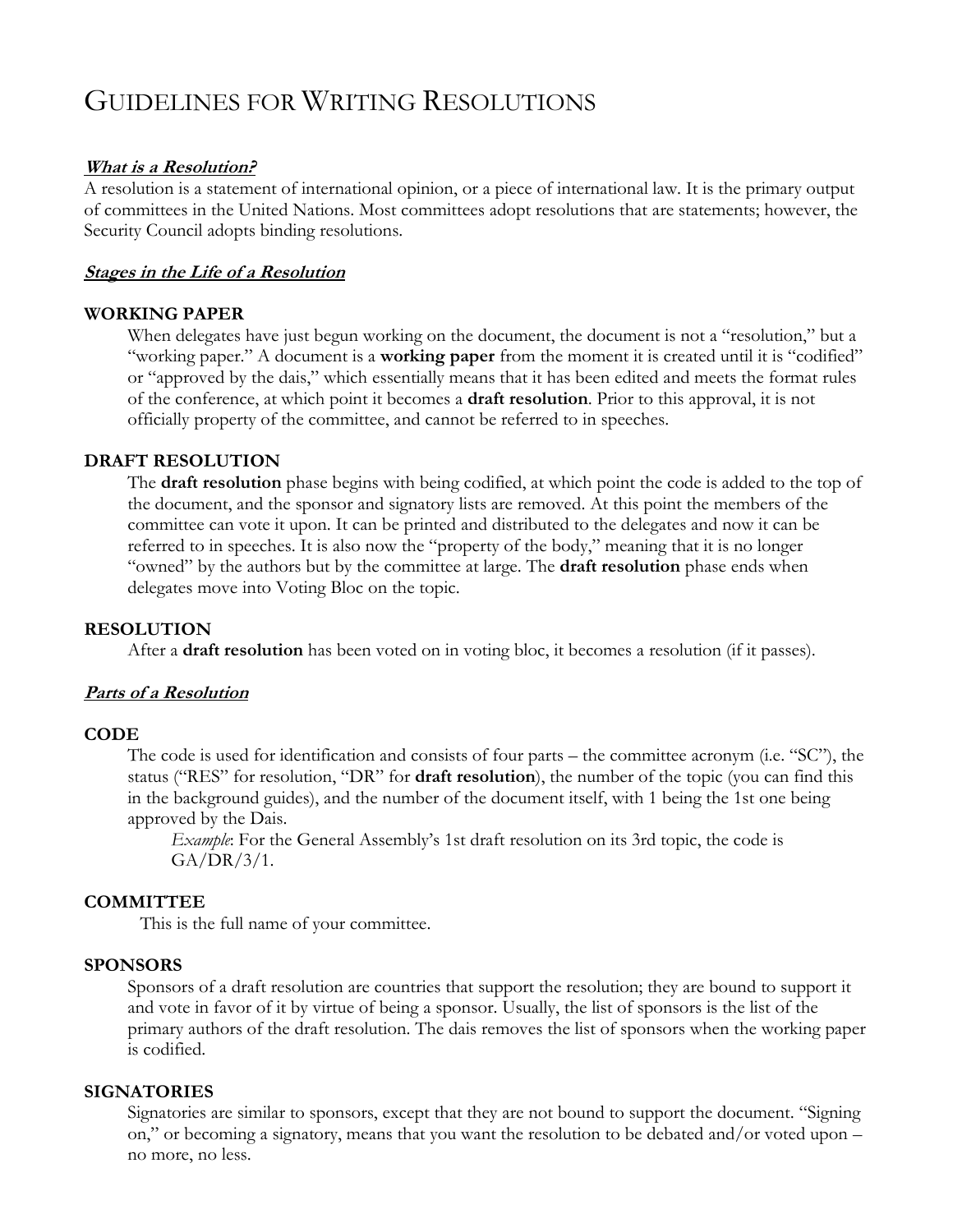**Note:** The number of total signatories and sponsors will be announced by the dais at the end of the first committee session, and will be written up visibly within the committee room. The total minimum number of sponsors + signatories is equal to 20% of delegates present during the first committee session, with minimum of 1 sponsor.

An example of this is, if you have 50 delegates present after the first roll call has taken place, the minimum number of sponsors+ signatories is 10; thus you must have at least 9 signatories and 1 sponsor to present the working paper to the dais for consideration and edits.

## **TITLE**

The title is usually the title of your topic (i.e. "The Situation in Iran"), though it can also refer to a particular proposal within the document at the discretion of the sponsors and the dais.

# **PREAMBULAR / PREAMBULATORY CLAUSES**

Preambular clauses (also known as "preambulatory clauses" or "pre-ams") are the clauses that provide context, reasoning and justification for the operative clauses. They usually "set up the problem" or explain why the committee feels a need to act. They also usually get more specific and state why the committee feels a need to act in the specific way they're going to. The first portion of the clause is italicized. Preambular clauses may not be amended or divided.

# **OPERATIVE CLAUSES**

Operative clauses are the parts of the resolution that actually do something. If you're sending in peacekeepers, condemning a country's actions, calling for a ceasefire, or allocating money, it takes place in the operative clauses. The first portion of the clause is underlined, and each operative clause is numbered.

## **Please see the next two pages for words that can be used to begin preambular and operative clauses as well as examples of the language, tone and structure of these clauses.**

| Affirming                  | Appreciating                  | Bearing in mind              |
|----------------------------|-------------------------------|------------------------------|
| Also bearing in mind       | <b>Believing</b>              | Calling attention            |
| Commending                 | Conscious                     | Deeply alarmed               |
| Deeply appreciative        | Deeply concerned              | Deeply conscious             |
| Deeply disturbed           | Desirous                      | Determined                   |
| Emphasizing                | Expressing concern            | Expressing its concern       |
| Expressing its regret      | Expressing particular concern | Expressing its satisfaction  |
| Expressing its support     | Having considered             | Having examined              |
| Having received            | Looking forward               | Noting with concern          |
| Noting with gratitude      | Noting with satisfaction      | Profoundly concerned         |
| Reaffirming                | Realizing                     | Recalling                    |
| Re-emphasizing             | Regretting                    | Reiterating its appreciation |
| Reiterating its conviction | Reiterating its dismay        | Stressing                    |
| Stressing its desire       | Strongly emphasizing          | Strongly supporting          |
| Taking note                | Taking note with satisfaction | Welcoming                    |

## **Preambular Clauses**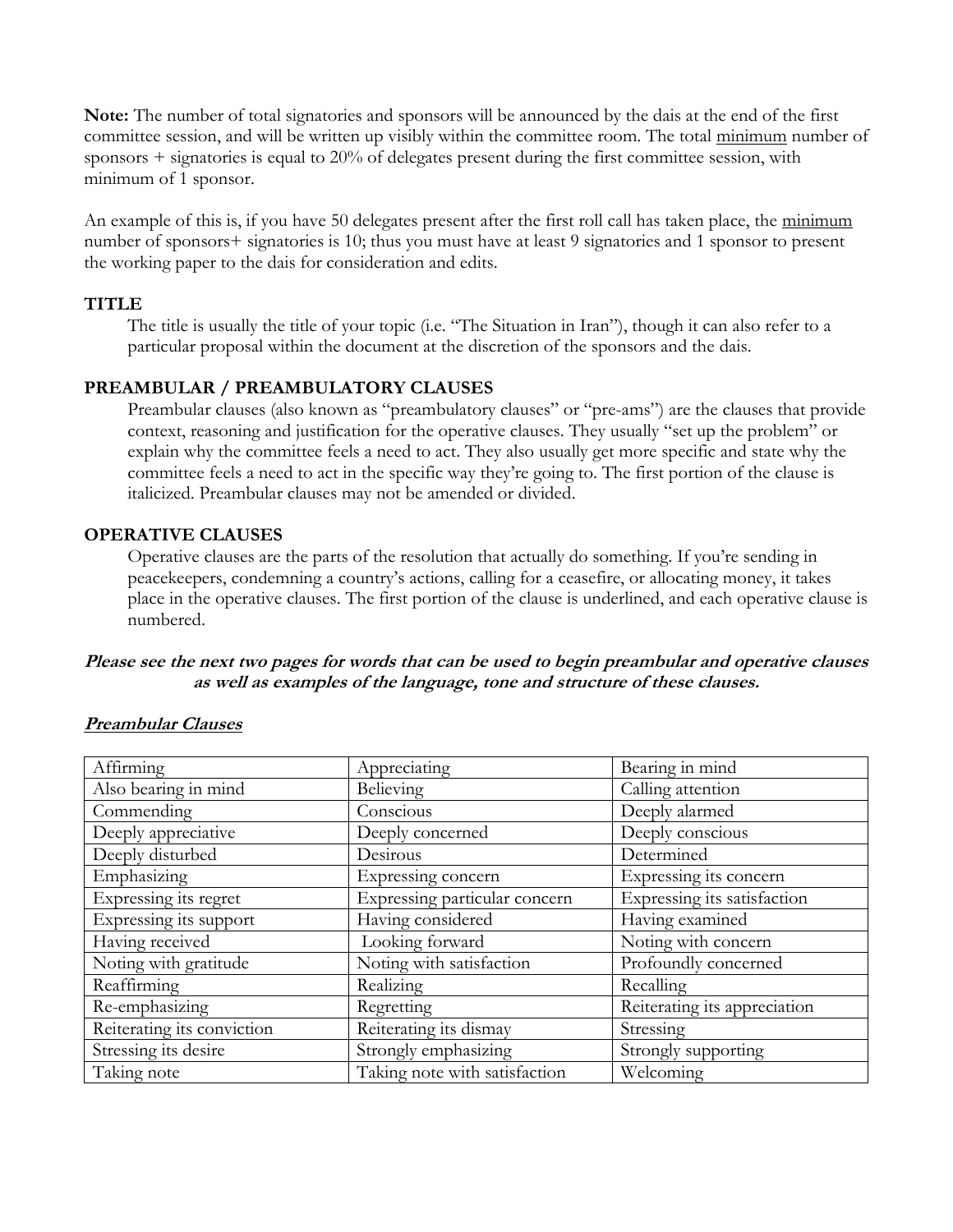## **Examples of Preambular Clauses:**

*Guided* by the Charter of the United Nations and the Universal Declaration of Human Rights, and recalling the International Covenants on Human Rights and other relevant human rights instruments, **[Note the broad reference to the Charter of the United Nations and all relevant international human rights instruments – often at the beginning of a resolution]**

*Reaffirming* the Beijing Declaration and Platform for Action, the outcome of the twenty-third special session of the General Assembly, the Convention on the Elimination of All Forms of Discrimination against Women and international law, in particular international human rights and humanitarian law, **[Note the specific references to international documents of particular relevance to the topic at hand, which in this case is gender equality]**

*Calling upon* the [Member State] to cooperate with the international community in order to achieve concrete progress with regard to human rights and fundamental freedoms, and to take immediate steps to ensure a free and fair electoral process which is transparent and inclusive, leading to a genuine democratic transition through concrete measures,

# **[Note the specific calls for a Member State in particular to take action broadly within their country]**

*Recalling also* all relevant Security Council resolutions and statements by the President of the Council on the situation in [Country], in particular resolutions 1659 (2006) of 15 February 2006, 1817 (2008) of 11 June 2008, 1868 (2009) of 23 March 2009 and 1890 (2009) of 8 October 2009, as well as the statements by the President of the Council of 11 July 2008 and 15 July 2009,

**[Note the specific list of relevant resolutions and presidential statements]**

| Acknowledges                 | Affirms                      | Affirms its confidence       |
|------------------------------|------------------------------|------------------------------|
| Appeals                      | Appoints                     | Appreciates deeply           |
| Approves                     | Authorizes                   | Calls                        |
| Calls for                    | Call upon                    | Calls once more upon         |
| Commends                     | Condemns                     | Considers                    |
| Declares                     | Declares its firm opposition | Declares its solidarity      |
| Demands                      | Denounces                    | Deplores                     |
| Determines                   | Encourages                   | Endorses                     |
| Expresses concern            | Expresses its appreciation   | Expresses its deep concern   |
| Expresses its full support   | Expresses its gratitude      | Fully supports               |
| Notes with appreciation      | Notes with interest          | Notes with satisfaction      |
| Proclaims                    | Reaffirms                    | Recalls                      |
| Recommends                   | Rejects                      | Renews its appeal            |
| Renews its request           | Requests                     | Shares the concern           |
| <b>Stresses</b>              | Strongly condemns            | Suggests                     |
| Supports                     | Takes note                   | Takes note with appreciation |
| Takes note with satisfaction | Urges                        | Welcomes                     |

# **Operative Clauses**